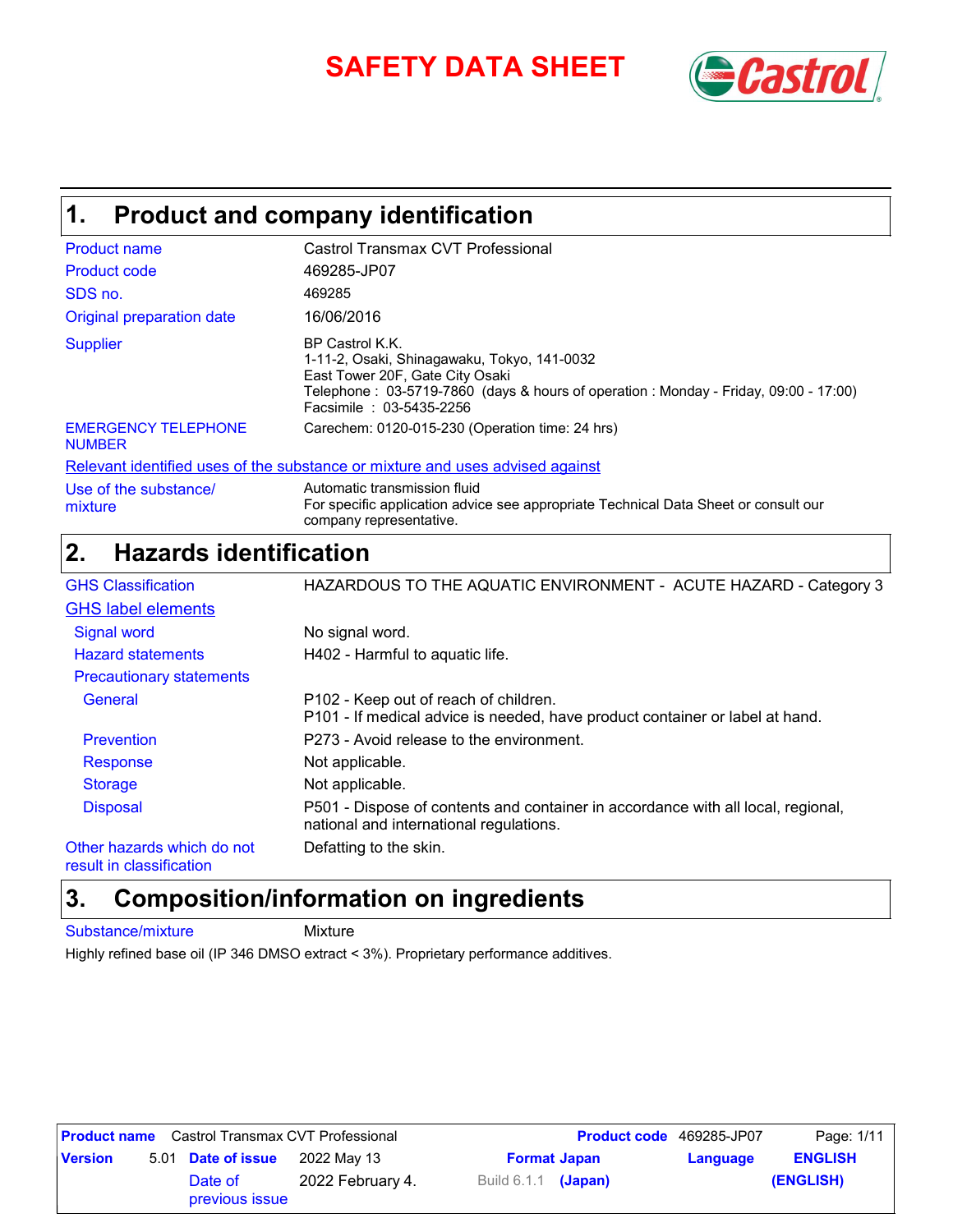### **3. Composition/information on ingredients**

|                                                                                                                                                                                                                                                                     | <u>sandan mundunun mundu mundudu</u> |                   |  |  |  |  |
|---------------------------------------------------------------------------------------------------------------------------------------------------------------------------------------------------------------------------------------------------------------------|--------------------------------------|-------------------|--|--|--|--|
| Ingredient name                                                                                                                                                                                                                                                     | $\%$                                 | <b>CAS number</b> |  |  |  |  |
| Distillates (petroleum), hydrotreated light<br>paraffinic                                                                                                                                                                                                           | $≥50 - ≤75$                          | 64742-55-8        |  |  |  |  |
| Distillates (petroleum), hydrotreated heavy<br>paraffinic                                                                                                                                                                                                           | l≥25 - ≤50                           | 64742-54-7        |  |  |  |  |
| 2-Propenoic acid, 2-methyl-, butyl ester,<br>polymer with N-[3-(dimethylamino)propyl]<br>-2-methyl-2-propenamide, dodecyl 2-methyl-<br>2-propenoate, eicosyl 2-methyl-<br>2-propenoate, hexadecyl 2-methyl-<br>2-propenoate and octadecyl 2-methyl-<br>2-propenoate | ≤10                                  | 176487-46-0       |  |  |  |  |
| Lubricating oils (petroleum), C15-30,<br>hydrotreated neutral oil-based                                                                                                                                                                                             | ≤ $3.0$                              | 72623-86-0        |  |  |  |  |
| Amines, polyethylenepoly-, reaction<br>products with succinic anhydride<br>polyisobutenyl derivs., borated                                                                                                                                                          | ≤3.0                                 | 134758-95-5       |  |  |  |  |
| Distillates (petroleum), hydrotreated light<br>paraffinic                                                                                                                                                                                                           | ≤ $3.0$                              | 64742-55-8        |  |  |  |  |
| dimantine                                                                                                                                                                                                                                                           | ≤ $0.30$                             | 124-28-7          |  |  |  |  |
| 2-(2-heptadec-8-enyl-2-imidazolin-1-yl)<br>ethanol                                                                                                                                                                                                                  | ≤ $0.10$                             | 95-38-5           |  |  |  |  |

**There are no additional ingredients present which, within the current knowledge of the supplier and in the concentrations applicable, are classified as hazardous to health or the environment and hence require reporting in this section.**

**Occupational exposure limits, if available, are listed in Section 8.**

**Applicability to local regulations are determined with consideration of reactions of constituents included in the formulation. Please see section 15 for regulatory information.**

### **First aid measures 4.**

| Description of necessary first aid measures                                         |                                                                                                                                                                                                                                                                                                |
|-------------------------------------------------------------------------------------|------------------------------------------------------------------------------------------------------------------------------------------------------------------------------------------------------------------------------------------------------------------------------------------------|
| Eye contact                                                                         | In case of contact, immediately flush eyes with plenty of water for at least 15<br>minutes. Eyelids should be held away from the eyeball to ensure thorough rinsing.<br>Check for and remove any contact lenses. Get medical attention.                                                        |
| Inhalation                                                                          | If inhaled, remove to fresh air. In case of inhalation of decomposition products in a<br>fire, symptoms may be delayed. The exposed person may need to be kept under<br>medical surveillance for 48 hours. Get medical attention if symptoms occur.                                            |
| <b>Skin contact</b>                                                                 | Wash skin thoroughly with soap and water or use recognised skin cleanser.<br>Remove contaminated clothing and shoes. Wash clothing before reuse. Clean<br>shoes thoroughly before reuse. Get medical attention if symptoms occur.                                                              |
| Ingestion                                                                           | Do not induce vomiting unless directed to do so by medical personnel. Never give<br>anything by mouth to an unconscious person. If unconscious, place in recovery<br>position and get medical attention immediately. Get medical attention if adverse<br>health effects persist or are severe. |
| March to construct a construction of a file and constructed at all also constructed |                                                                                                                                                                                                                                                                                                |

Most important symptoms/effects, acute and delayed

See Section 11 for more detailed information on health effects and symptoms.

Indication of immediate medical attention and special treatment needed, if necessary

Protection of first-aiders No action shall be taken involving any personal risk or without suitable training. It may be dangerous to the person providing aid to give mouth-to-mouth resuscitation.

| <b>Product name</b> Castrol Transmax CVT Professional |                                                                 |                           |                  | <b>Product code</b> 469285-JP07 | Page: 2/11 |  |           |
|-------------------------------------------------------|-----------------------------------------------------------------|---------------------------|------------------|---------------------------------|------------|--|-----------|
| <b>Version</b>                                        | 5.01 <b>Date of issue</b><br>2022 Mav 13<br><b>Format Japan</b> |                           | Language         | <b>ENGLISH</b>                  |            |  |           |
|                                                       |                                                                 | Date of<br>previous issue | 2022 February 4. | Build $6.1.1$ (Japan)           |            |  | (ENGLISH) |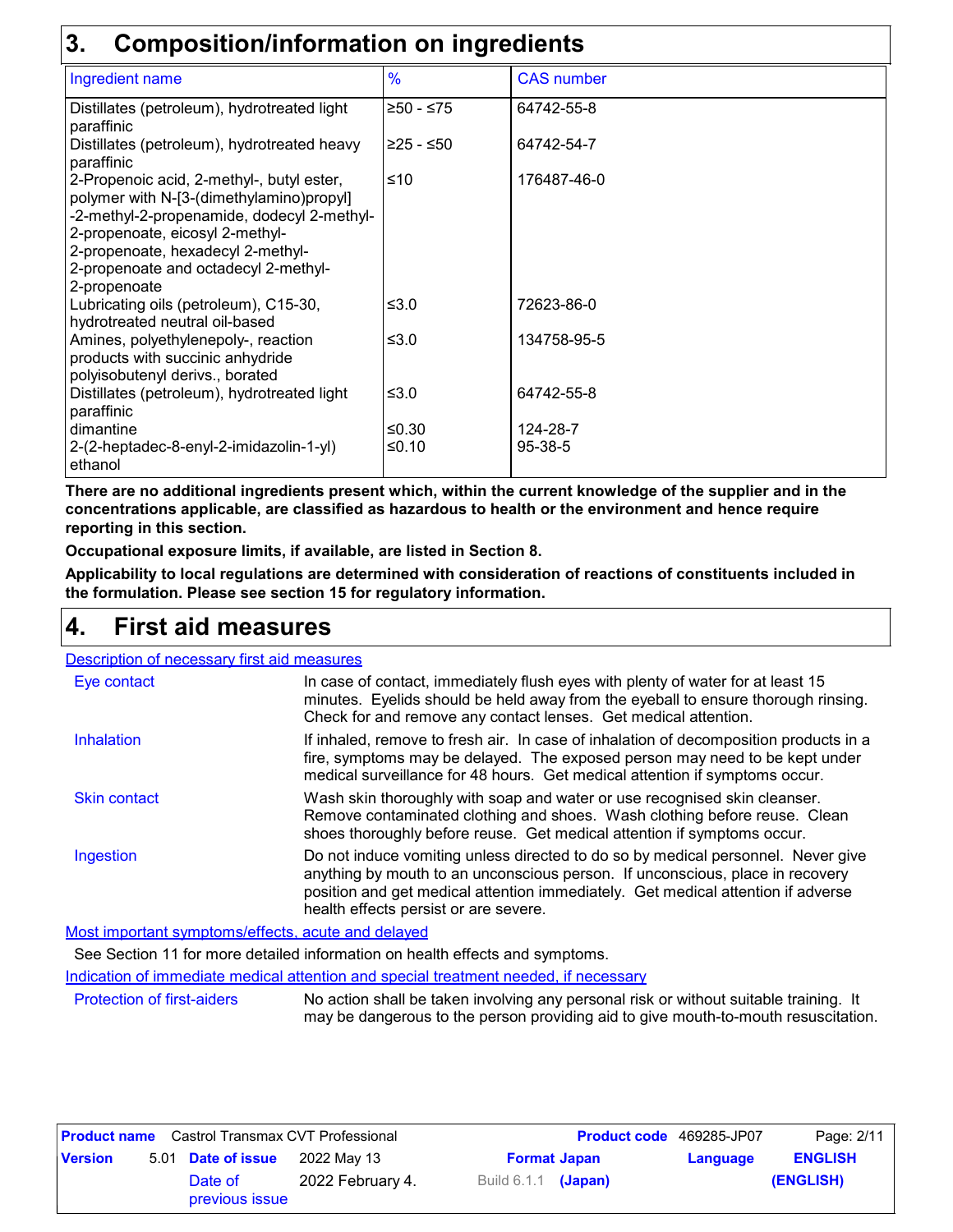# **4. First aid measures**

| 4.<br>FIFST ald measures                           |                                                                                                                                                                                                                                                                          |  |  |  |
|----------------------------------------------------|--------------------------------------------------------------------------------------------------------------------------------------------------------------------------------------------------------------------------------------------------------------------------|--|--|--|
| Notes to physician                                 | Treatment should in general be symptomatic and directed to relieving any effects.<br>In case of inhalation of decomposition products in a fire, symptoms may be delayed.<br>The exposed person may need to be kept under medical surveillance for 48 hours.              |  |  |  |
| <b>Specific treatments</b>                         | No specific treatment.                                                                                                                                                                                                                                                   |  |  |  |
| <b>Firefighting measures</b><br>5.                 |                                                                                                                                                                                                                                                                          |  |  |  |
| <b>Extinguishing media</b>                         |                                                                                                                                                                                                                                                                          |  |  |  |
| <b>Suitable</b>                                    | Use foam or all-purpose dry chemical to extinguish.                                                                                                                                                                                                                      |  |  |  |
| Not suitable                                       | Do not use water jet.                                                                                                                                                                                                                                                    |  |  |  |
| Specific hazards arising from<br>the chemical      | Fire water contaminated with this material must be contained and prevented from<br>being discharged to any waterway, sewer or drain. In a fire or if heated, a pressure<br>increase will occur and the container may burst. This material is harmful to aquatic<br>life. |  |  |  |
| <b>Hazardous thermal</b><br>decomposition products | Combustion products may include the following:<br>carbon oxides (CO, CO <sub>2</sub> ) (carbon monoxide, carbon dioxide)<br>nitrogen oxides (NO, NO <sub>2</sub> etc.)                                                                                                   |  |  |  |
| Special protective actions for<br>fire-fighters    | No action shall be taken involving any personal risk or without suitable training.<br>Promptly isolate the scene by removing all persons from the vicinity of the incident if<br>there is a fire.                                                                        |  |  |  |
| Special protective equipment<br>for fire-fighters  | Fire-fighters should wear positive pressure self-contained breathing apparatus<br>(SCBA) and full turnout gear.                                                                                                                                                          |  |  |  |

### **Accidental release measures 6.**

### Personal precautions, protective equipment and emergency procedures

| For non-emergency<br>personnel                       | Contact emergency personnel. No action shall be taken involving any personal risk<br>or without suitable training. Evacuate surrounding areas. Keep unnecessary and<br>unprotected personnel from entering. Do not touch or walk through spilt material.<br>Avoid breathing vapour or mist. Provide adequate ventilation. Put on appropriate<br>personal protective equipment. Floors may be slippery; use care to avoid falling.                                                                                        |
|------------------------------------------------------|--------------------------------------------------------------------------------------------------------------------------------------------------------------------------------------------------------------------------------------------------------------------------------------------------------------------------------------------------------------------------------------------------------------------------------------------------------------------------------------------------------------------------|
| For emergency responders                             | Entry into a confined space or poorly ventilated area contaminated with vapour, mist<br>or fume is extremely hazardous without the correct respiratory protective equipment<br>and a safe system of work. Wear self-contained breathing apparatus. Wear a<br>suitable chemical protective suit. Chemical resistant boots. See also the<br>information in "For non-emergency personnel".                                                                                                                                  |
| <b>Environmental precautions</b>                     | Avoid dispersal of spilt material and runoff and contact with soil, waterways, drains<br>and sewers. Inform the relevant authorities if the product has caused environmental<br>pollution (sewers, waterways, soil or air). Water polluting material. May be harmful<br>to the environment if released in large quantities.                                                                                                                                                                                              |
| Methods and material for containment and cleaning up |                                                                                                                                                                                                                                                                                                                                                                                                                                                                                                                          |
| <b>Small spill</b>                                   | Stop leak if without risk. Move containers from spill area. Absorb with an inert<br>material and place in an appropriate waste disposal container. Dispose of via a<br>licensed waste disposal contractor.                                                                                                                                                                                                                                                                                                               |
| Large spill                                          | Stop leak if without risk. Move containers from spill area. Approach the release<br>from upwind. Prevent entry into sewers, water courses, basements or confined<br>areas. Contain and collect spillage with non-combustible, absorbent material e.g.<br>sand, earth, vermiculite or diatomaceous earth and place in container for disposal<br>according to local regulations. Contaminated absorbent material may pose the<br>same hazard as the spilt product. Dispose of via a licensed waste disposal<br>contractor. |
|                                                      | In the case of spillage at sea approved dispersants may be used where authorised<br>by the appropriate government/regulatory authorities.                                                                                                                                                                                                                                                                                                                                                                                |

| <b>Product name</b> Castrol Transmax CVT Professional |  |                           |                                    | <b>Product code</b> 469285-JP07 | Page: 3/11 |                |           |
|-------------------------------------------------------|--|---------------------------|------------------------------------|---------------------------------|------------|----------------|-----------|
| <b>Version</b>                                        |  | 5.01 Date of issue        | 2022 May 13<br><b>Format Japan</b> |                                 | Language   | <b>ENGLISH</b> |           |
|                                                       |  | Date of<br>previous issue | 2022 February 4.                   | Build 6.1.1 <b>(Japan)</b>      |            |                | (ENGLISH) |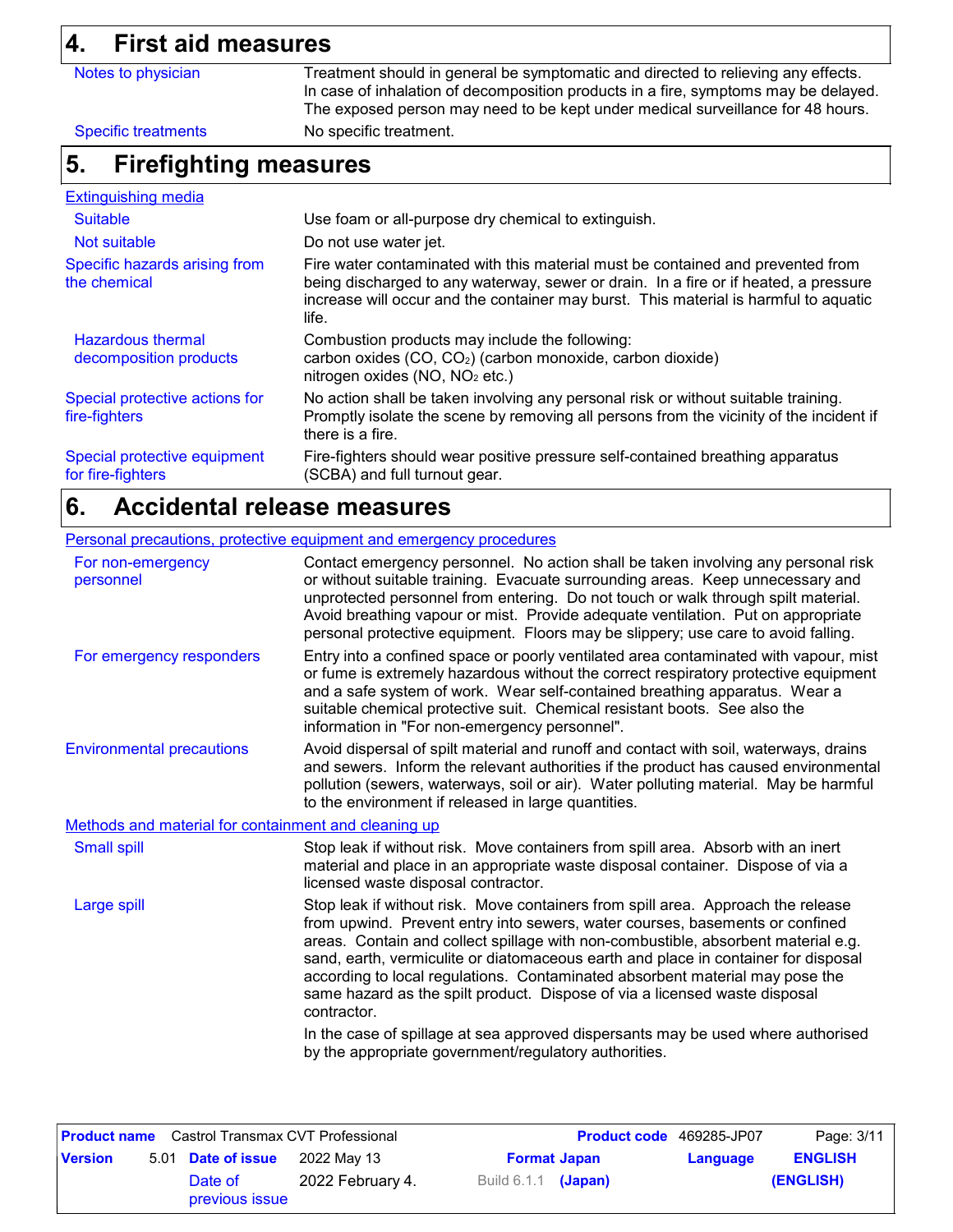# **Handling and storage 7.**

| <b>Protective measures</b>                | Put on appropriate personal protective equipment (see Section 8). Do not ingest.<br>Avoid contact with eyes, skin and clothing. Avoid breathing vapour or mist. Keep in<br>the original container or an approved alternative made from a compatible material,<br>kept tightly closed when not in use. Empty containers retain product residue and<br>can be hazardous. Do not reuse container. Avoid contact of spilt material and<br>runoff with soil and surface waterways.                                                                                                                  |  |
|-------------------------------------------|------------------------------------------------------------------------------------------------------------------------------------------------------------------------------------------------------------------------------------------------------------------------------------------------------------------------------------------------------------------------------------------------------------------------------------------------------------------------------------------------------------------------------------------------------------------------------------------------|--|
| Advice on general<br>occupational hygiene | Eating, drinking and smoking should be prohibited in areas where this material is<br>handled, stored and processed. Wash thoroughly after handling. Remove<br>contaminated clothing and protective equipment before entering eating areas. See<br>also Section 8 for additional information on hygiene measures.                                                                                                                                                                                                                                                                               |  |
| Conditions for safe storage               | Store in accordance with local regulations. Store in original container protected from<br>direct sunlight in a dry, cool and well-ventilated area, away from incompatible<br>materials (see Section 10) and food and drink. Keep container tightly closed and<br>sealed until ready for use. Store and use only in equipment/containers designed for<br>use with this product. Containers that have been opened must be carefully resealed<br>and kept upright to prevent leakage. Do not store in unlabelled containers. Use<br>appropriate containment to avoid environmental contamination. |  |
| Not suitable                              | Prolonged exposure to elevated temperature                                                                                                                                                                                                                                                                                                                                                                                                                                                                                                                                                     |  |

# **Exposure controls/personal protection 8.**

#### Control parameters

**Occupational exposure limits** 

| Ingredient name                                                      | <b>Exposure limits</b>                                                                                                        |
|----------------------------------------------------------------------|-------------------------------------------------------------------------------------------------------------------------------|
| Distillates (petroleum), hydrotreated light paraffinic               | Japan Society for Occupational Health<br>(Japan).<br>OEL-M: 3 mg/m <sup>3</sup> 8 hours. Issued/Revised:<br>1/1977 Form: Mist |
| Distillates (petroleum), hydrotreated heavy paraffinic               | Japan Society for Occupational Health<br>(Japan).<br>OEL-M: 3 mg/m <sup>3</sup> 8 hours. Issued/Revised:<br>1/1977 Form: Mist |
| Lubricating oils (petroleum), C15-30, hydrotreated neutral oil-based | Japan Society for Occupational Health<br>(Japan).<br>OEL-M: 3 mg/m <sup>3</sup> 8 hours. Issued/Revised:<br>1/1977 Form: Mist |
| Distillates (petroleum), hydrotreated light paraffinic               | Japan Society for Occupational Health<br>(Japan).<br>OEL-M: 3 mg/m <sup>3</sup> 8 hours. Issued/Revised:<br>1/1977 Form: Mist |

ecommenaea monitoring procedures If this product contains ingredients with exposure limits, personal, workplace atmosphere or biological monitoring may be required to determine the effectiveness of the ventilation or other control measures and/or the necessity to use respiratory protective equipment. Reference should be made to appropriate monitoring standards. Reference to national guidance documents for methods for the determination of hazardous substances will also be required.

| <b>Product name</b> Castrol Transmax CVT Professional |                                                                 |                           |                  | <b>Product code</b> 469285-JP07 | Page: 4/11 |  |           |
|-------------------------------------------------------|-----------------------------------------------------------------|---------------------------|------------------|---------------------------------|------------|--|-----------|
| <b>Version</b>                                        | 5.01 <b>Date of issue</b><br>2022 Mav 13<br><b>Format Japan</b> |                           | Language         | <b>ENGLISH</b>                  |            |  |           |
|                                                       |                                                                 | Date of<br>previous issue | 2022 February 4. | Build $6.1.1$ (Japan)           |            |  | (ENGLISH) |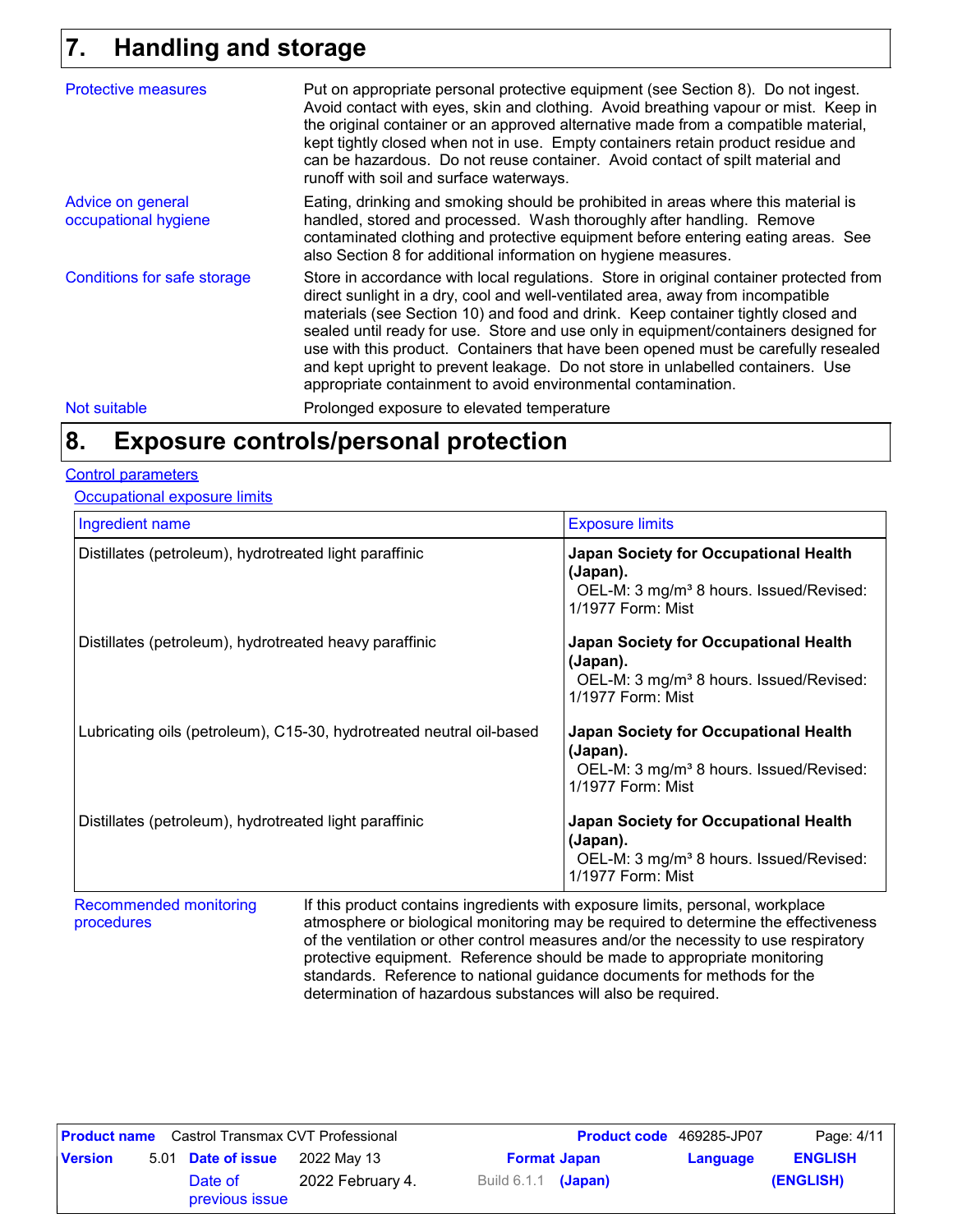# **8. Exposure controls/personal protection**

| Appropriate engineering<br>controls       | All activities involving chemicals should be assessed for their risks to health, to<br>ensure exposures are adequately controlled. Personal protective equipment should<br>only be considered after other forms of control measures (e.g. engineering controls)<br>have been suitably evaluated. Personal protective equipment should conform to<br>appropriate standards, be suitable for use, be kept in good condition and properly<br>maintained.<br>Your supplier of personal protective equipment should be consulted for advice on<br>selection and appropriate standards. For further information contact your national<br>organisation for standards.<br>Provide exhaust ventilation or other engineering controls to keep the relevant<br>airborne concentrations below their respective occupational exposure limits.<br>The final choice of protective equipment will depend upon a risk assessment. It is<br>important to ensure that all items of personal protective equipment are compatible. |
|-------------------------------------------|---------------------------------------------------------------------------------------------------------------------------------------------------------------------------------------------------------------------------------------------------------------------------------------------------------------------------------------------------------------------------------------------------------------------------------------------------------------------------------------------------------------------------------------------------------------------------------------------------------------------------------------------------------------------------------------------------------------------------------------------------------------------------------------------------------------------------------------------------------------------------------------------------------------------------------------------------------------------------------------------------------------|
| <b>Environmental exposure</b><br>controls | Emissions from ventilation or work process equipment should be checked to ensure<br>they comply with the requirements of environmental protection legislation. In some<br>cases, fume scrubbers, filters or engineering modifications to the process<br>equipment will be necessary to reduce emissions to acceptable levels.                                                                                                                                                                                                                                                                                                                                                                                                                                                                                                                                                                                                                                                                                 |
| <b>Individual protection measures</b>     |                                                                                                                                                                                                                                                                                                                                                                                                                                                                                                                                                                                                                                                                                                                                                                                                                                                                                                                                                                                                               |
| <b>Hygiene measures</b>                   | Wash hands, forearms and face thoroughly after handling chemical products, before<br>eating, smoking and using the lavatory and at the end of the working period.<br>Appropriate techniques should be used to remove potentially contaminated clothing.<br>Wash contaminated clothing before reusing. Ensure that eyewash stations and<br>safety showers are close to the workstation location.                                                                                                                                                                                                                                                                                                                                                                                                                                                                                                                                                                                                               |
| <b>Respiratory protection</b>             | In case of insufficient ventilation, wear suitable respiratory equipment.<br>The correct choice of respiratory protection depends upon the chemicals being<br>handled, the conditions of work and use, and the condition of the respiratory<br>equipment. Safety procedures should be developed for each intended application.<br>Respiratory protection equipment should therefore be chosen in consultation with<br>the supplier/manufacturer and with a full assessment of the working conditions.                                                                                                                                                                                                                                                                                                                                                                                                                                                                                                         |
| <b>Hand protection</b>                    | Wear protective gloves if prolonged or repeated contact is likely. Wear chemical<br>resistant gloves. Recommended: Nitrile gloves. The correct choice of protective<br>gloves depends upon the chemicals being handled, the conditions of work and use,<br>and the condition of the gloves (even the best chemically resistant glove will break<br>down after repeated chemical exposures). Most gloves provide only a short time of<br>protection before they must be discarded and replaced. Because specific work<br>environments and material handling practices vary, safety procedures should be<br>developed for each intended application. Gloves should therefore be chosen in<br>consultation with the supplier/manufacturer and with a full assessment of the<br>working conditions.                                                                                                                                                                                                               |
| Eye protection                            | Safety glasses with side shields.                                                                                                                                                                                                                                                                                                                                                                                                                                                                                                                                                                                                                                                                                                                                                                                                                                                                                                                                                                             |
| <b>Skin protection</b>                    | Use of protective clothing is good industrial practice.<br>Personal protective equipment for the body should be selected based on the task<br>being performed and the risks involved and should be approved by a specialist<br>before handling this product.<br>Cotton or polyester/cotton overalls will only provide protection against light<br>superficial contamination that will not soak through to the skin. Overalls should be<br>laundered on a regular basis. When the risk of skin exposure is high (e.g. when<br>cleaning up spillages or if there is a risk of splashing) then chemical resistant aprons<br>and/or impervious chemical suits and boots will be required.                                                                                                                                                                                                                                                                                                                         |
| Other skin protection                     | Appropriate footwear and any additional skin protection measures should be<br>selected based on the task being performed and the risks involved and should be<br>approved by a specialist before handling this product.                                                                                                                                                                                                                                                                                                                                                                                                                                                                                                                                                                                                                                                                                                                                                                                       |

|                | <b>Product name</b> Castrol Transmax CVT Professional |                  |                     |                     | <b>Product code</b> 469285-JP07 | Page: 5/11     |
|----------------|-------------------------------------------------------|------------------|---------------------|---------------------|---------------------------------|----------------|
| <b>Version</b> | 5.01 Date of issue                                    | 2022 May 13      |                     | <b>Format Japan</b> | Language                        | <b>ENGLISH</b> |
|                | Date of<br>previous issue                             | 2022 February 4. | Build 6.1.1 (Japan) |                     |                                 | (ENGLISH)      |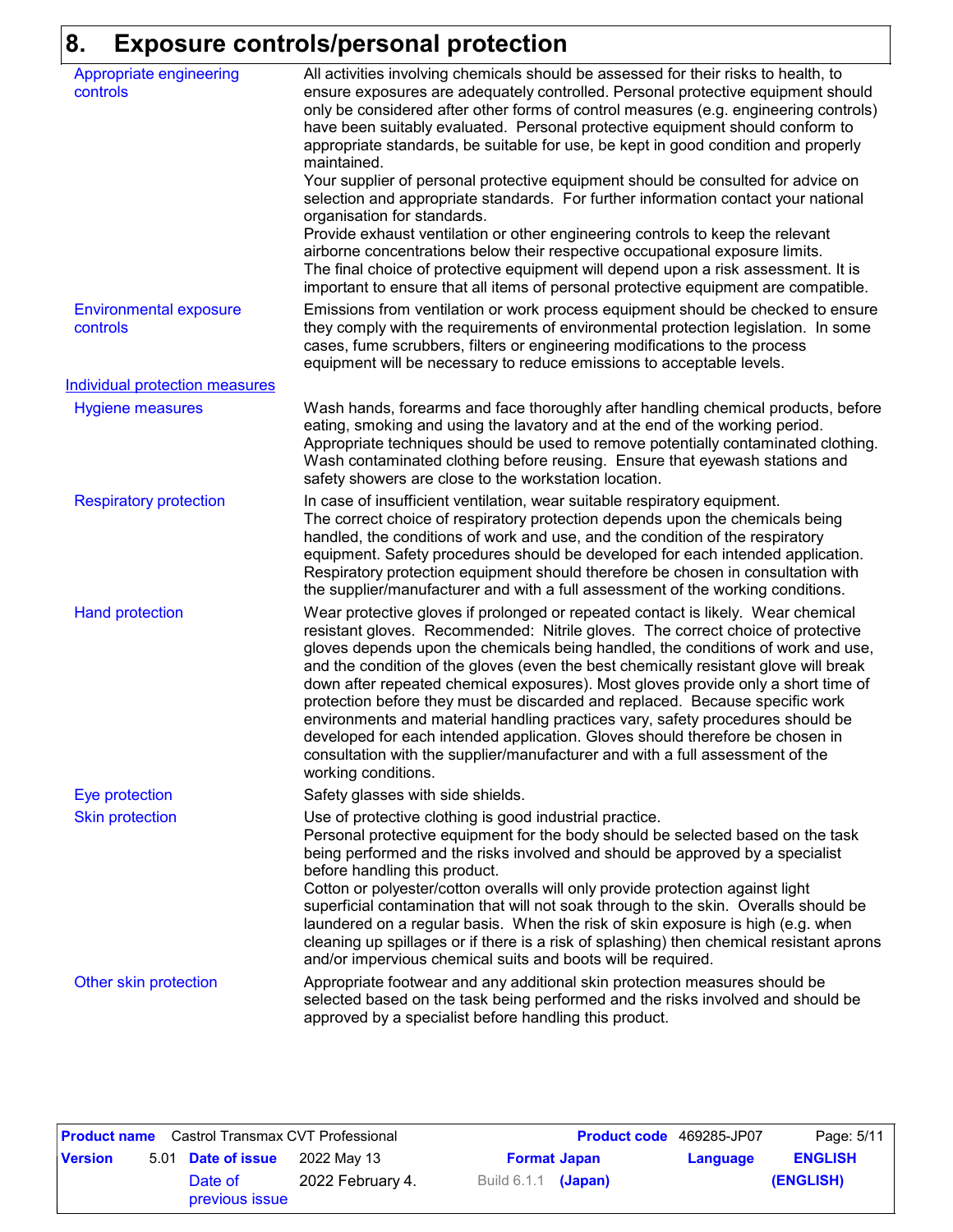# **9. Physical and chemical properties**

The conditions of measurement of all properties are at standard temperature and pressure unless otherwise indicated.

| Liguid.                               |
|---------------------------------------|
| Red.                                  |
| Mild                                  |
| Not applicable.                       |
| Not available.                        |
| Not available.                        |
| Not available.                        |
| Open cup: 208°C (406.4°F) [Cleveland] |
|                                       |

| Fire point                                                       | Not available. |
|------------------------------------------------------------------|----------------|
| <b>Evaporation rate</b>                                          | Not available. |
| <b>Flammability</b>                                              | Not available. |
| <b>Lower and upper</b><br>explosive (flammable)<br><b>limits</b> | Not available. |
| Vapour pressure                                                  | Not available. |

#### vailable.

|                                  |                                                                                |         | Vapour Pressure at 20°C |                    |                 | Vapour pressure at 50°C |               |  |
|----------------------------------|--------------------------------------------------------------------------------|---------|-------------------------|--------------------|-----------------|-------------------------|---------------|--|
|                                  | <b>Ingredient name</b>                                                         | $mm$ Hg | kPa                     | <b>Method</b>      | <b>mm</b><br>Hg | kPa                     | <b>Method</b> |  |
|                                  | Distillates (petroleum),<br>hydrotreated light<br>paraffinic                   | <0.08   | < 0.011                 | <b>ASTM D 5191</b> |                 |                         |               |  |
|                                  | Distillates (petroleum),<br>hydrotreated heavy<br>paraffinic                   | <0.08   | < 0.011                 | <b>ASTM D 5191</b> |                 |                         |               |  |
|                                  | Lubricating oils<br>(petroleum), C15-30,<br>hydrotreated neutral oil-<br>based | <0.08   | < 0.011                 | <b>ASTM D 5191</b> |                 |                         |               |  |
|                                  | Distillates (petroleum),<br>hydrotreated light<br>paraffinic                   | < 0.08  | < 0.011                 | <b>ASTM D 5191</b> |                 |                         |               |  |
| <b>Relative vapour density</b>   | Not available.                                                                 |         |                         |                    |                 |                         |               |  |
| <b>Relative Density</b>          | Not available.                                                                 |         |                         |                    |                 |                         |               |  |
| <b>Density</b>                   | $0.848$ g/cm <sup>3</sup> [15°C (59°F)]                                        |         |                         |                    |                 |                         |               |  |
| Auto-ignition temperature        | Not available.                                                                 |         |                         |                    |                 |                         |               |  |
|                                  | <b>Ingredient name</b>                                                         |         | $\circ$ C               | $\mathsf{P}$       |                 | <b>Method</b>           |               |  |
|                                  | Not listed.                                                                    |         |                         |                    |                 |                         |               |  |
| <b>Decomposition temperature</b> | Not available.                                                                 |         |                         |                    |                 |                         |               |  |

|                | <b>Product name</b> Castrol Transmax CVT Professional |                  |                            | <b>Product code</b> 469285-JP07 |          | Page: 6/11     |
|----------------|-------------------------------------------------------|------------------|----------------------------|---------------------------------|----------|----------------|
| <b>Version</b> | 5.01 Date of issue                                    | 2022 Mav 13      | <b>Format Japan</b>        |                                 | Language | <b>ENGLISH</b> |
|                | Date of<br>previous issue                             | 2022 February 4. | Build 6.1.1 <b>(Japan)</b> |                                 |          | (ENGLISH)      |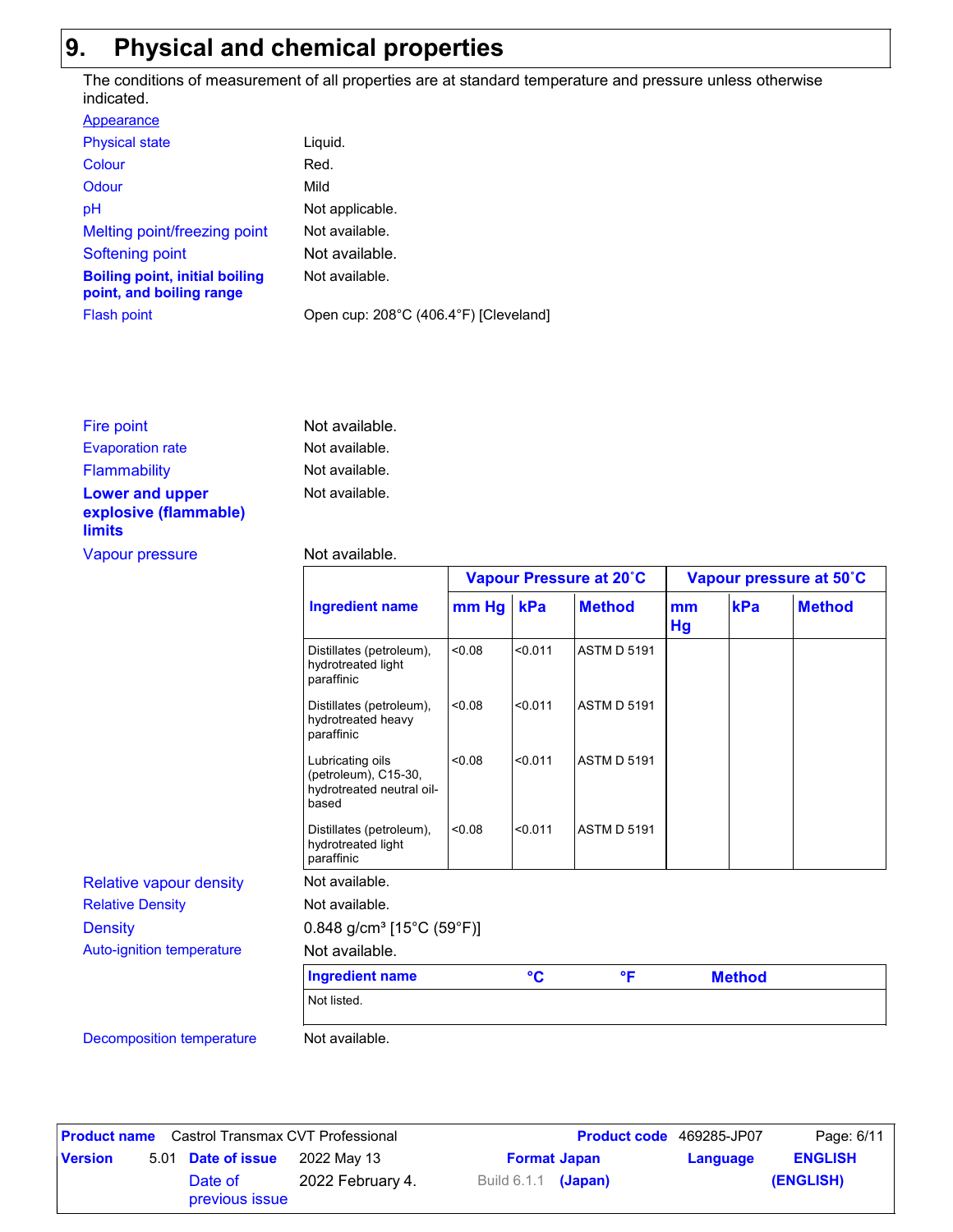# **9. Physical and chemical properties**

| Lower and upper explosion<br>limit/flammability limit | Not available.                                                                                                                                               |
|-------------------------------------------------------|--------------------------------------------------------------------------------------------------------------------------------------------------------------|
| <b>Volatility</b>                                     | Not available.                                                                                                                                               |
| <b>Critical temperature</b>                           | Not available.                                                                                                                                               |
| <b>Oxidising properties</b>                           | Not available.                                                                                                                                               |
| <b>Viscosity</b>                                      | Kinematic: 32.1 to 36 mm <sup>2</sup> /s (32.1 to 36 cSt) at $40^{\circ}$ C<br>Kinematic: 6.8 to 7.4 mm <sup>2</sup> /s (6.8 to 7.4 cSt) at 100 $^{\circ}$ C |
| <b>Drop Point</b>                                     | Not available.                                                                                                                                               |
| Density                                               | 848 kg/m <sup>3</sup> (0.848 g/cm <sup>3</sup> ) at 15 <sup>°</sup> C                                                                                        |
| <b>Solubility</b>                                     | insoluble in water.                                                                                                                                          |
| Solubility at room temperature<br>(g/l)               | Not available.                                                                                                                                               |
| <b>Dispersibility properties</b>                      | Not available.                                                                                                                                               |
| Partition coefficient (LogKow)                        | Not applicable.                                                                                                                                              |
| <b>Remarks</b>                                        | Not available.                                                                                                                                               |
| <b>Particle characteristics</b>                       |                                                                                                                                                              |
| Median particle size                                  | Not applicable.                                                                                                                                              |

### **Stability and reactivity 10.**

| Reactivity                                   | No specific test data available for this product. Refer to Conditions to avoid and<br>Incompatible materials for additional information.                                   |
|----------------------------------------------|----------------------------------------------------------------------------------------------------------------------------------------------------------------------------|
| <b>Chemical stability</b>                    | The product is stable.                                                                                                                                                     |
| <b>Possibility of hazardous</b><br>reactions | Under normal conditions of storage and use, hazardous reactions will not occur.<br>Under normal conditions of storage and use, hazardous polymerisation will not<br>occur. |
| Conditions to avoid                          | Avoid all possible sources of ignition (spark or flame).                                                                                                                   |
| Incompatible materials                       | Reactive or incompatible with the following materials: oxidising materials.                                                                                                |
| Hazardous decomposition<br>products          | Under normal conditions of storage and use, hazardous decomposition products<br>should not be produced.                                                                    |

#### **Toxicological information 11.**

| <b>Acute toxicity</b>                                  |           |                |                         |                 |                |
|--------------------------------------------------------|-----------|----------------|-------------------------|-----------------|----------------|
| <b>Product/ingredient</b><br>name                      |           | <b>Species</b> | <b>Result</b>           | <b>Exposure</b> | <b>Remarks</b> |
| 2-(2-heptadec-8-enyl-<br>2-imidazolin-1-yl)<br>ethanol | LD50 Oral | Rat            | 500 to 5000 mg/ -<br>kg |                 | ۰              |
| <b>Irritation/Corrosion</b>                            |           |                |                         |                 |                |
| No data available                                      |           |                |                         |                 |                |
| <b>Sensitiser</b>                                      |           |                |                         |                 |                |
| No data available                                      |           |                |                         |                 |                |
| Carcinogenicity                                        |           |                |                         |                 |                |
| No data available                                      |           |                |                         |                 |                |
| <b>Mutagenicity</b>                                    |           |                |                         |                 |                |
| No data available                                      |           |                |                         |                 |                |
| Teratogenicity                                         |           |                |                         |                 |                |
| No data available                                      |           |                |                         |                 |                |
|                                                        |           |                |                         |                 |                |
|                                                        |           |                |                         |                 |                |

|                | <b>Product name</b> Castrol Transmax CVT Professional |                  |  |                            | <b>Product code</b> 469285-JP07 | Page: 7/11     |
|----------------|-------------------------------------------------------|------------------|--|----------------------------|---------------------------------|----------------|
| <b>Version</b> | 5.01 Date of issue                                    | 2022 May 13      |  | <b>Format Japan</b>        | Language                        | <b>ENGLISH</b> |
|                | Date of<br>previous issue                             | 2022 February 4. |  | Build 6.1.1 <b>(Japan)</b> |                                 | (ENGLISH)      |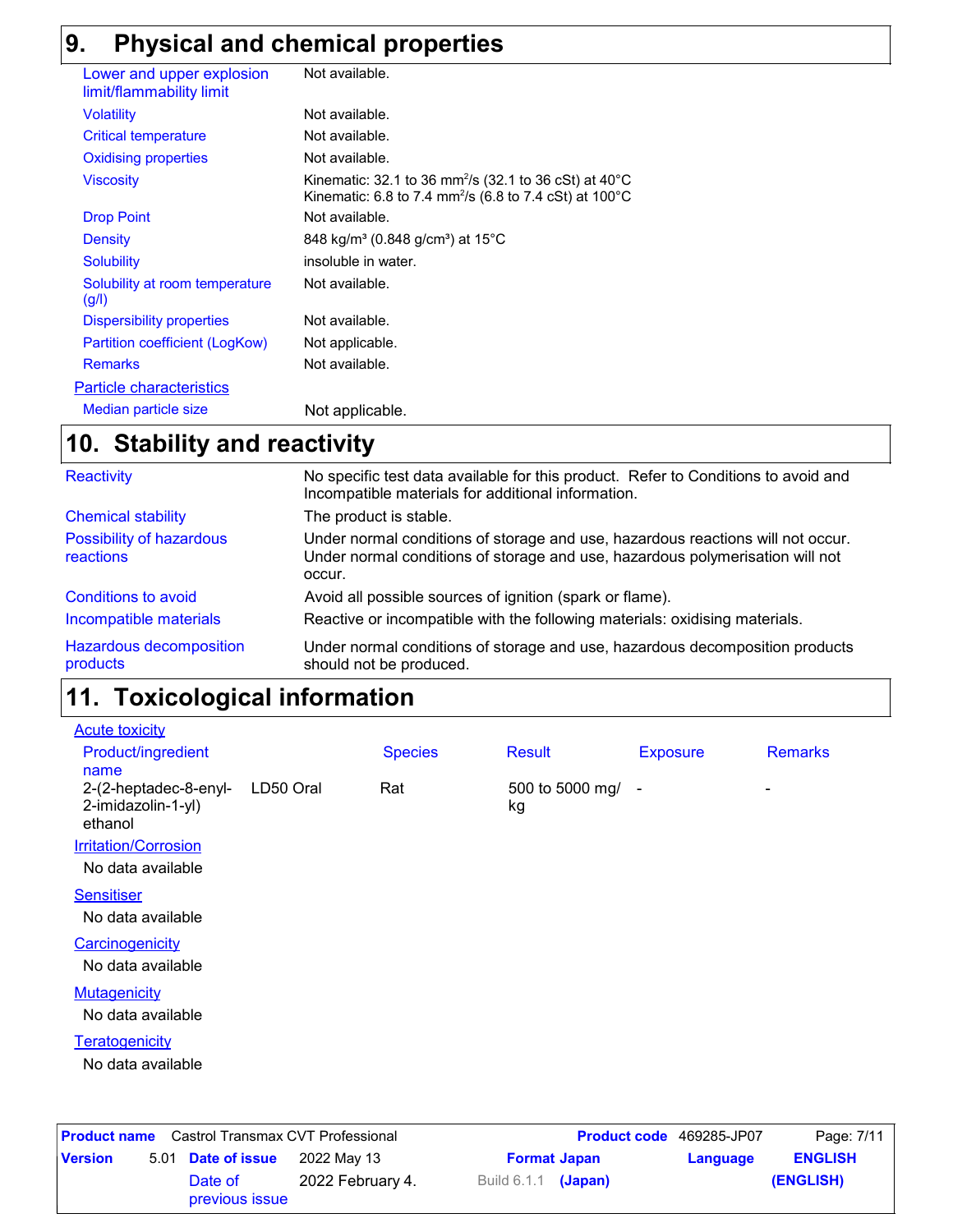# **11. Toxicological information**

Reproductive toxicity

### Aspiration hazard

| <b>Name</b>                                            |                                                                                            | <b>Result</b>                                                                          |  |  |  |  |
|--------------------------------------------------------|--------------------------------------------------------------------------------------------|----------------------------------------------------------------------------------------|--|--|--|--|
|                                                        |                                                                                            |                                                                                        |  |  |  |  |
| Distillates (petroleum), hydrotreated light paraffinic | Lubricating oils (petroleum), C15-30, hydrotreated neutral oil-based                       | <b>ASPIRATION HAZARD - Category 1</b><br><b>ASPIRATION HAZARD - Category 1</b>         |  |  |  |  |
| Information on likely routes of<br>exposure            | Routes of entry anticipated: Dermal, Inhalation.                                           |                                                                                        |  |  |  |  |
| Potential acute health effects                         |                                                                                            |                                                                                        |  |  |  |  |
| Eye contact                                            | No known significant effects or critical hazards.                                          |                                                                                        |  |  |  |  |
| Inhalation                                             | may be delayed following exposure.                                                         | Exposure to decomposition products may cause a health hazard. Serious effects          |  |  |  |  |
| <b>Skin contact</b>                                    | Defatting to the skin. May cause skin dryness and irritation.                              |                                                                                        |  |  |  |  |
| Ingestion                                              | No known significant effects or critical hazards.                                          |                                                                                        |  |  |  |  |
|                                                        | Symptoms related to the physical, chemical and toxicological characteristics               |                                                                                        |  |  |  |  |
| Eye contact                                            | No specific data.                                                                          |                                                                                        |  |  |  |  |
| Inhalation                                             | thermal decomposition products occurs.                                                     | May be harmful by inhalation if exposure to vapour, mists or fumes resulting from      |  |  |  |  |
| <b>Skin contact</b>                                    | Adverse symptoms may include the following:<br>irritation<br>dryness<br>cracking           |                                                                                        |  |  |  |  |
| Ingestion                                              | No specific data.                                                                          |                                                                                        |  |  |  |  |
|                                                        | Delayed and immediate effects as well as chronic effects from short and long-term exposure |                                                                                        |  |  |  |  |
| Eye contact                                            |                                                                                            | Potential risk of transient stinging or redness if accidental eye contact occurs.      |  |  |  |  |
| <b>Skin contact</b>                                    | or dermatitis.                                                                             | Prolonged or repeated contact can defat the skin and lead to irritation, cracking and/ |  |  |  |  |
| Ingestion                                              | Ingestion of large quantities may cause nausea and diarrhoea.                              |                                                                                        |  |  |  |  |
| Potential chronic health effects                       |                                                                                            |                                                                                        |  |  |  |  |
| General                                                | No known significant effects or critical hazards.                                          |                                                                                        |  |  |  |  |
| Carcinogenicity                                        | No known significant effects or critical hazards.                                          |                                                                                        |  |  |  |  |
| <b>Mutagenicity</b>                                    | No known significant effects or critical hazards.                                          |                                                                                        |  |  |  |  |
| <b>Teratogenicity</b>                                  | No known significant effects or critical hazards.                                          |                                                                                        |  |  |  |  |
| <b>Developmental effects</b>                           |                                                                                            | No known significant effects or critical hazards.                                      |  |  |  |  |
| <b>Fertility effects</b>                               | No known significant effects or critical hazards.                                          |                                                                                        |  |  |  |  |
| <b>Numerical measures of toxicity</b>                  |                                                                                            |                                                                                        |  |  |  |  |
| <b>Acute toxicity estimates</b>                        |                                                                                            |                                                                                        |  |  |  |  |
| No data available                                      |                                                                                            |                                                                                        |  |  |  |  |

|                | <b>Product name</b> Castrol Transmax CVT Professional |                  |                            |  | <b>Product code</b> 469285-JP07 | Page: 8/11     |
|----------------|-------------------------------------------------------|------------------|----------------------------|--|---------------------------------|----------------|
| <b>Version</b> | 5.01 Date of issue                                    | 2022 Mav 13      | <b>Format Japan</b>        |  | Language                        | <b>ENGLISH</b> |
|                | Date of<br>previous issue                             | 2022 February 4. | Build 6.1.1 <b>(Japan)</b> |  |                                 | (ENGLISH)      |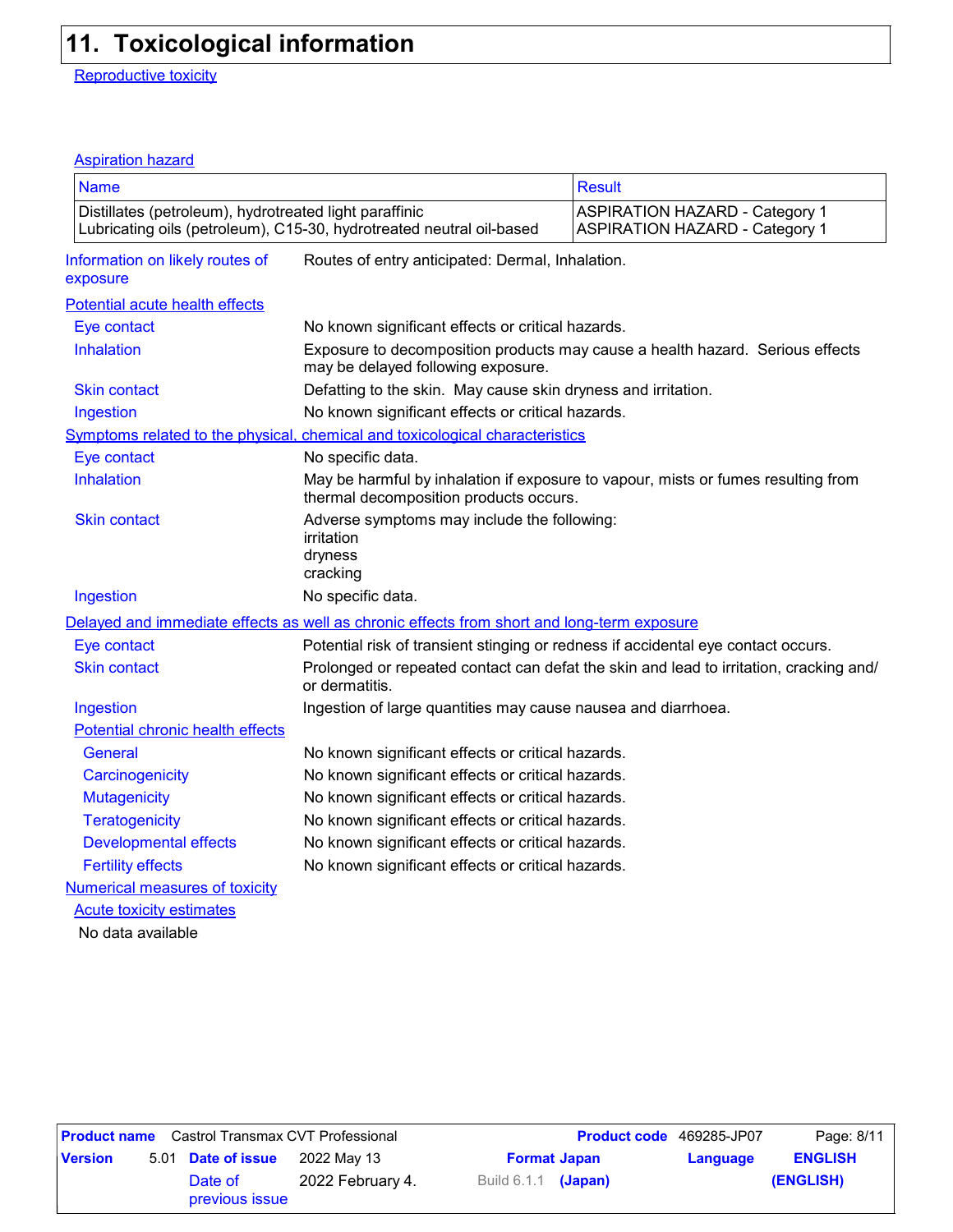# **Ecological information 12.**

| Other ecological information     | Spills may form a film on water surfaces causing physical damage to organisms.<br>Oxygen transfer could also be impaired. |
|----------------------------------|---------------------------------------------------------------------------------------------------------------------------|
| Hazardous to the ozone layer     | Not applicable.                                                                                                           |
| <b>Mobility</b>                  | Spillages may penetrate the soil causing ground water contamination.                                                      |
| <b>Bioaccumulative potential</b> | This product is not expected to bioaccumulate through food chains in the<br>environment.                                  |
| Persistence and degradability    | Not expected to be rapidly degradable.                                                                                    |
| <b>Environmental effects</b>     | This material is harmful to aquatic life.                                                                                 |

### **Disposal considerations 13.**

Disposal methods

The generation of waste should be avoided or minimised wherever possible. Significant quantities of waste product residues should not be disposed of via the foul sewer but processed in a suitable effluent treatment plant. Dispose of surplus and non-recyclable products via a licensed waste disposal contractor. Disposal of this product, solutions and any by-products should at all times comply with the requirements of environmental protection and waste disposal legislation and any regional local authority requirements. Waste packaging should be recycled. Incineration or landfill should only be considered when recycling is not feasible. This material and its container must be disposed of in a safe way. Care should be taken when handling emptied containers that have not been cleaned or rinsed out. Empty containers or liners may retain some product residues. Avoid dispersal of spilt material and runoff and contact with soil, waterways, drains and sewers.

## **14. Transport information**

|                                      | <b>IMDG</b>    | <b>IATA</b>    |
|--------------------------------------|----------------|----------------|
| <b>UN number</b>                     | Not regulated. | Not regulated. |
| <b>UN proper</b><br>shipping name    |                | ٠              |
| <b>Transport hazard</b><br>class(es) | $\blacksquare$ | ٠              |
| <b>Packing group</b>                 | ۰              | ٠              |
| <b>Environmental</b><br>hazards      | No.            | No.            |
| <b>Additional</b><br>information     | -              | ٠              |

Special precautions for user Not available.

Transport in bulk according to IMO instruments

Not available.

|                | <b>Product name</b> Castrol Transmax CVT Professional |                  |                       |                     | <b>Product code</b> 469285-JP07 | Page: 9/11     |
|----------------|-------------------------------------------------------|------------------|-----------------------|---------------------|---------------------------------|----------------|
| <b>Version</b> | 5.01 Date of issue                                    | 2022 May 13      |                       | <b>Format Japan</b> | Language                        | <b>ENGLISH</b> |
|                | Date of<br>previous issue                             | 2022 February 4. | Build $6.1.1$ (Japan) |                     |                                 | (ENGLISH)      |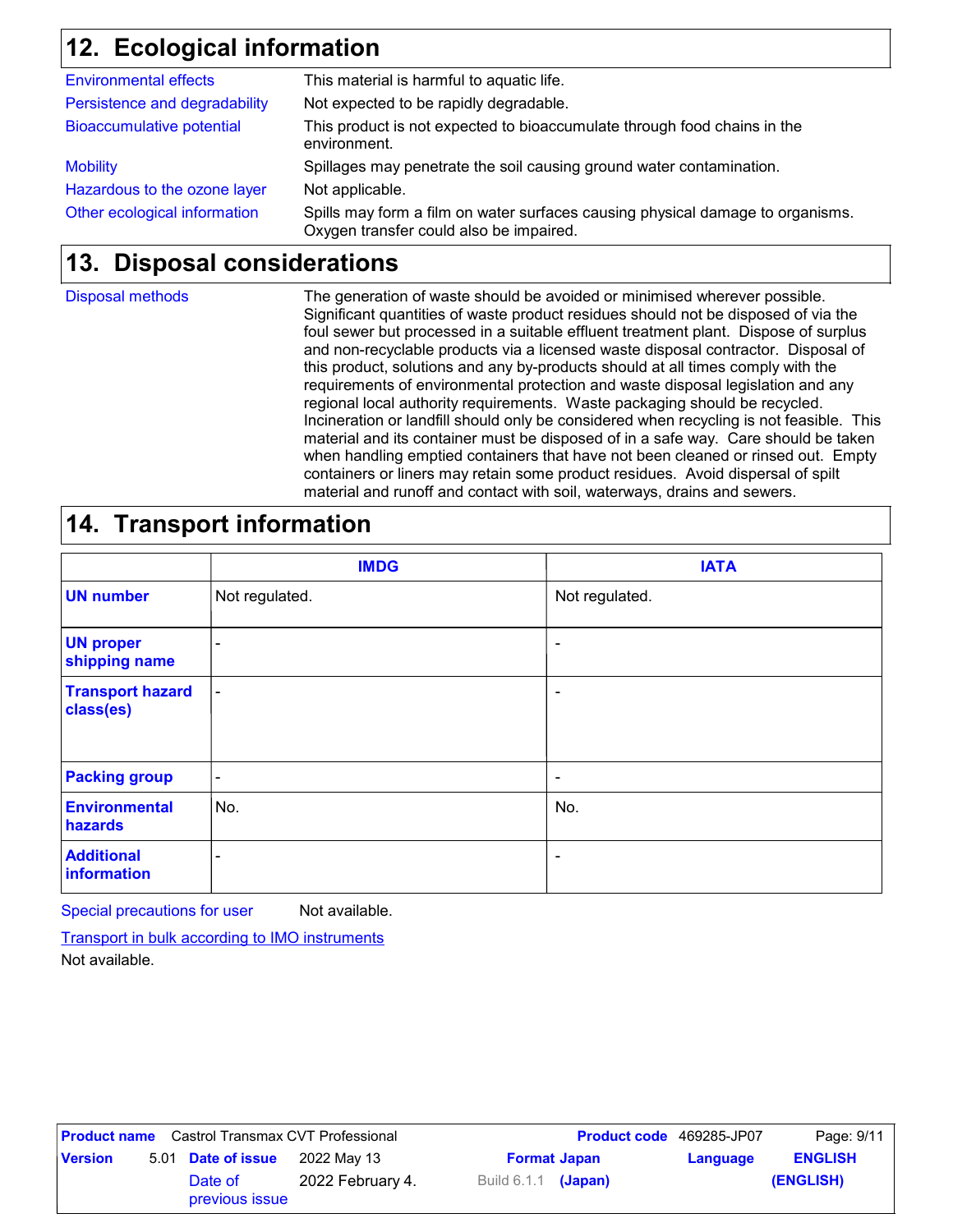# **15. Regulatory information**

### **Fire Service Law**

| <b>Category</b>           | Substance name/Type | Danger<br>category | Signal word                | Designated<br>quantity |
|---------------------------|---------------------|--------------------|----------------------------|------------------------|
| Category IV               | Class IV petroleums | Шı                 | Flammable - Keep Fire Away | 6000 L                 |
| <b>Fire Service Law -</b> | Listed              |                    |                            |                        |

Fire Service Law - Obstructive materials

### ISHL

Special Organic Solvents, etc. Not applicable.

### Substances requiring labelling

| Ingredient name | Name on list | CAS no. | Conc. | <b>Status</b> | Reference<br>number |
|-----------------|--------------|---------|-------|---------------|---------------------|
| -               | Mineral oil  | -       | ≥90   | Listed        | 168                 |

### Chemicals requiring notification

| Ingredient name | <b>Name on list</b> | CAS no. | Conc. | <b>Status</b> | Reference<br>number |
|-----------------|---------------------|---------|-------|---------------|---------------------|
| -               | Mineral oil         |         | l≥90  | Listed        | 168                 |

Pollutant Release and Transfer Registers (PRTR)

Not applicable.

### **Other regulations**

| <b>Australia inventory (AIIC)</b>                            | All components are listed or exempted.                                                                   |
|--------------------------------------------------------------|----------------------------------------------------------------------------------------------------------|
| Canada inventory                                             | All components are listed or exempted.                                                                   |
| China inventory (IECSC)                                      | All components are listed or exempted.                                                                   |
| Japan inventory (CSCL)                                       | All components are listed or exempted.                                                                   |
| Korea inventory (KECI)                                       | All components are listed or exempted.                                                                   |
| <b>Philippines inventory</b><br>(PICCS)                      | Not determined.                                                                                          |
| <b>Taiwan Chemical</b><br><b>Substances Inventory (TCSI)</b> | All components are listed or exempted.                                                                   |
| <b>United States inventory</b><br>(TSCA 8b)                  | Not determined.                                                                                          |
| <b>REACH Status</b>                                          | For the REACH status of this product please consult your company contact, as<br>identified in Section 1. |

### **Other information 16.**

| Date of issue/Date of revision | 2022 May 13.               |
|--------------------------------|----------------------------|
| Date of previous issue         | 2022 February 4.           |
| <b>Prepared by</b>             | <b>Product Stewardship</b> |

|                | <b>Product name</b> Castrol Transmax CVT Professional |                  |                            | <b>Product code</b> 469285-JP07 |          | Page: 10/11    |
|----------------|-------------------------------------------------------|------------------|----------------------------|---------------------------------|----------|----------------|
| <b>Version</b> | 5.01 Date of issue                                    | 2022 Mav 13      |                            | <b>Format Japan</b>             | Language | <b>ENGLISH</b> |
|                | Date of<br>previous issue                             | 2022 February 4. | Build 6.1.1 <b>(Japan)</b> |                                 |          | (ENGLISH)      |